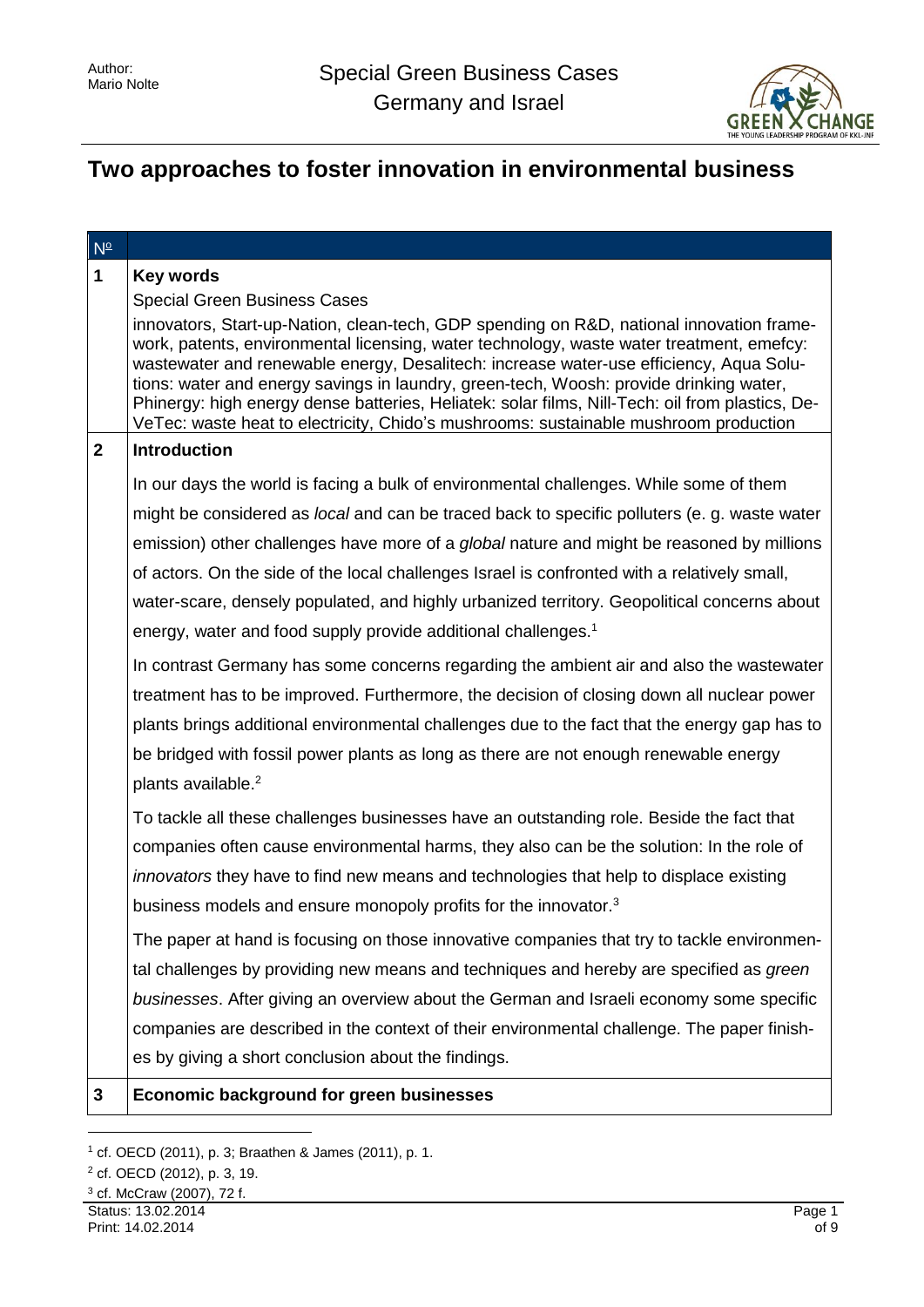



<sup>4</sup> cf. Fortune (2009).

<sup>5</sup> cf. Söllner (2011), p. 1086.

<sup>6</sup> cf. Fortune (2009).

<sup>7</sup> cf. Ries (2011), p. 27 ff.; Senor & Singer (2011).

<sup>&</sup>lt;sup>8</sup> The following data about Israel covers the areas governed by Israeli authorities. Its use is without prejudice to the status of Golan Heights, East Jerusalem and the West Banks.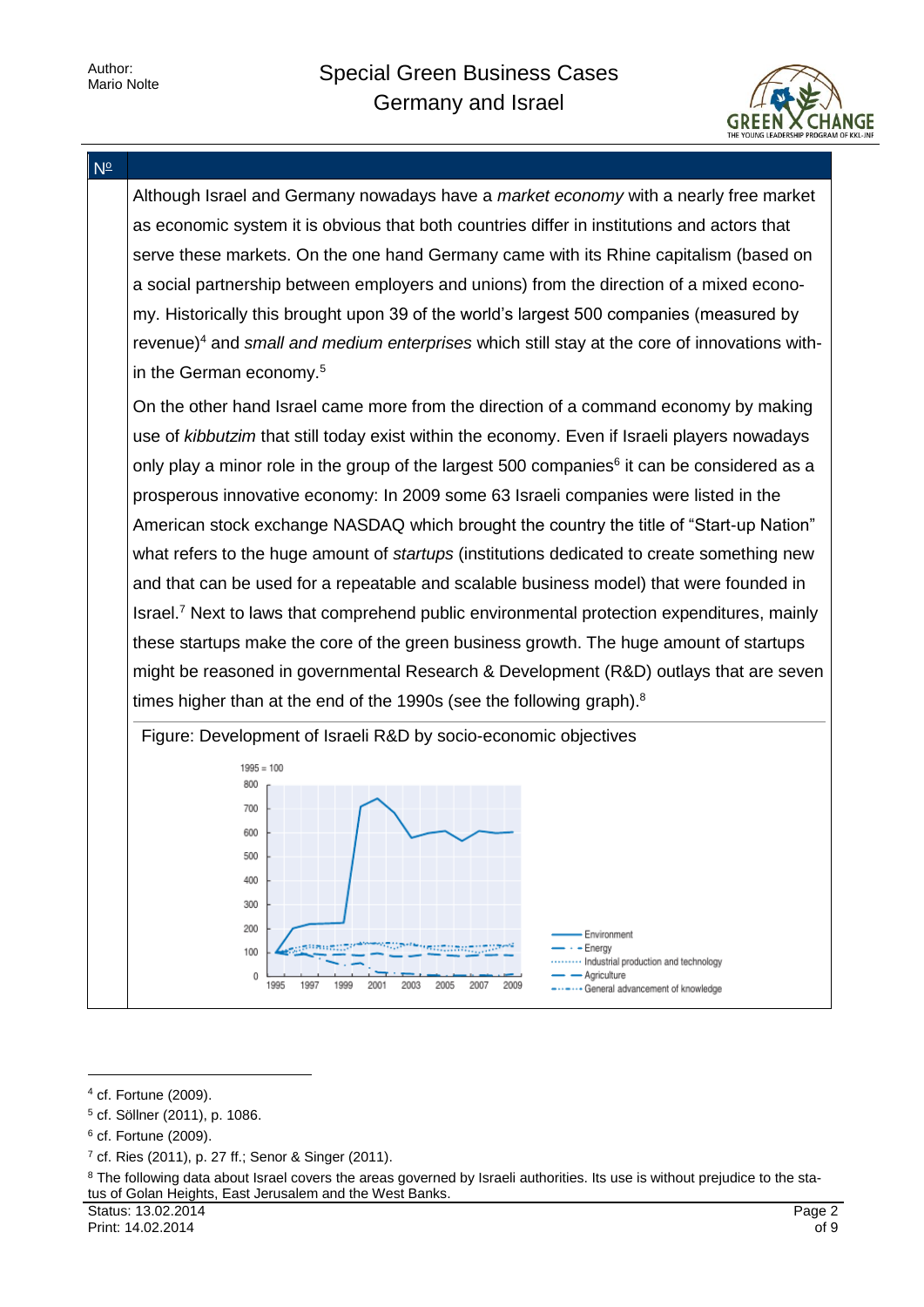

#### N<sup>o</sup>

### Source: OECD (2011), p. 38.

These R&D outlays of the Israeli government brought to the field of environmental technologies (in Israeli widely named "clean-tech"<sup>9</sup>), which comprises for example 270 water technology companies where 22% are startup companies or 60 companies that conduct R&D in the field of biofuels, synthetic fuels, electric cars, fuel cells, and alternative engine technologies.<sup>10</sup>

While Israel was fostering business growth with 4.4% of its Gross Domestic Product (GDP) in 2010 Germany only spend 2.8% of its GDP for R&D what can be considered as a relatively low share.<sup>11</sup> In contrast to Israel Germany encourages environmental innovation by a strong national innovation framework which is supported by a broad industrial base, a high level of participation in international trade and strict environmental regulation. The framework was established by the turn of the century and comprehends environmental laws that are more general than sector specific and try to change whole markets.<sup>12</sup> At the core here was the National Development Strategy (NHS) which was formulated in April 2002 and contained management mechanisms, coordination mechanism, and goals like the intergenerational equity (incl. resource and climate protection), a good quality of life, social cohesion, and international responsibility. Regarding innovation rates it brought a shift from local challenges in the areas of air, water, and waste to a more complex environmental agenda including topics of climate change. Projecting this innovation onto the number of resulting patents into the area of environmental technologies brings up the chart like it is shown below. By comparing this data please keep in mind that with a population of 7,7 million people and a GDP of 252,8 billion USD in 2012 Israel is exceptionally successful with environmental licensing in relation to large countries like Germany with its 80.5 million residents and a GDP of 3,25 trillion USD.<sup>13</sup>

Figure: Patents in environmental technologies

-

<sup>13</sup> cf. Central Intelligence Agency (2013).

Status: 13.02.2014 Print: 14.02.2014

<sup>9</sup> cf. OECD (2011), p. 11.

<sup>10</sup> cf. OECD (2011), p. 34-42.

<sup>11</sup> cf. OECD (2012), p. 81.

<sup>12</sup> cf. OECD (2012), p. 9, 31, 79.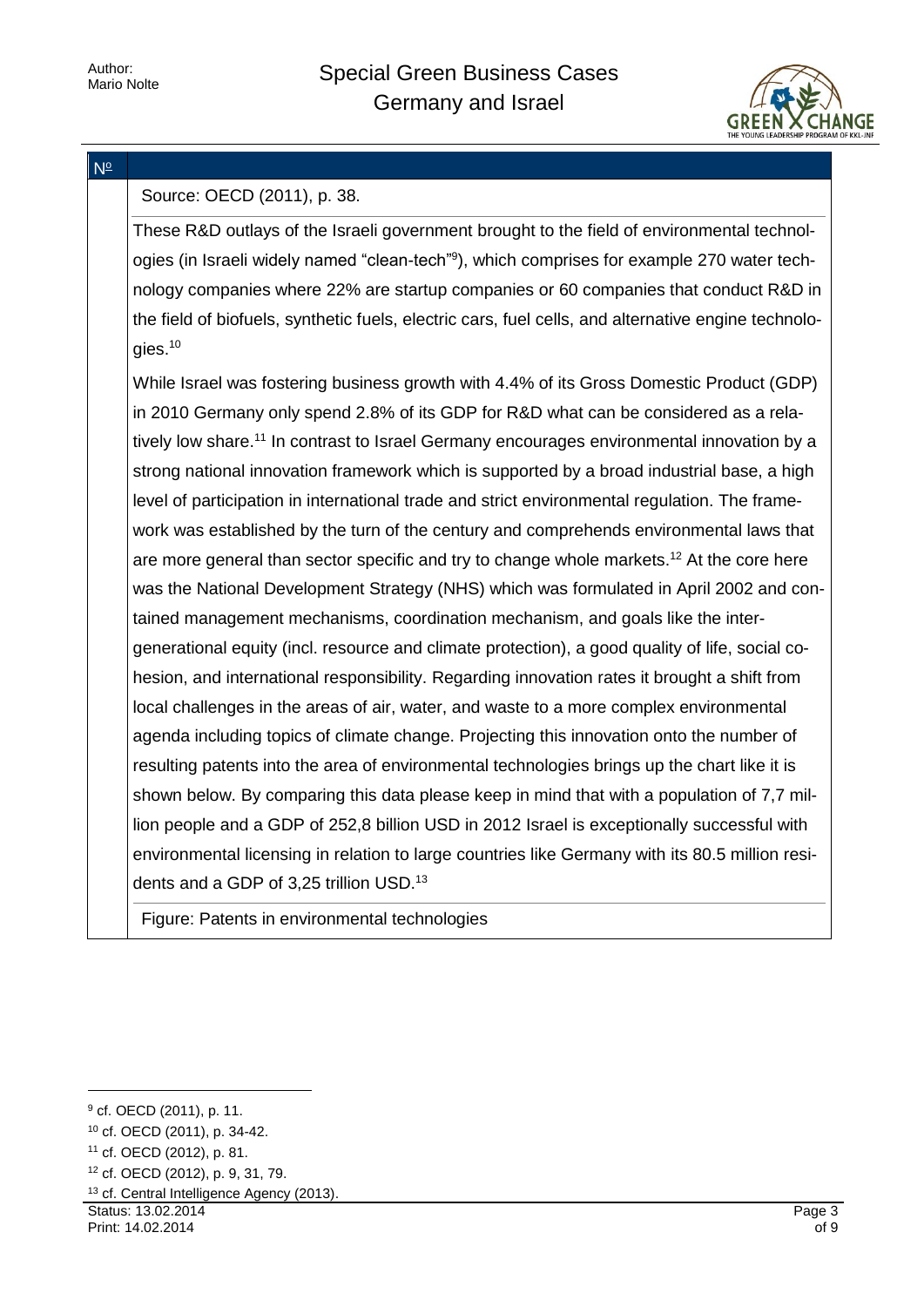Author:<br>Mario Nolte

### Special Green Business Cases Germany and Israel





<sup>14</sup> cf. Israel NewTec (2011) , p. 74.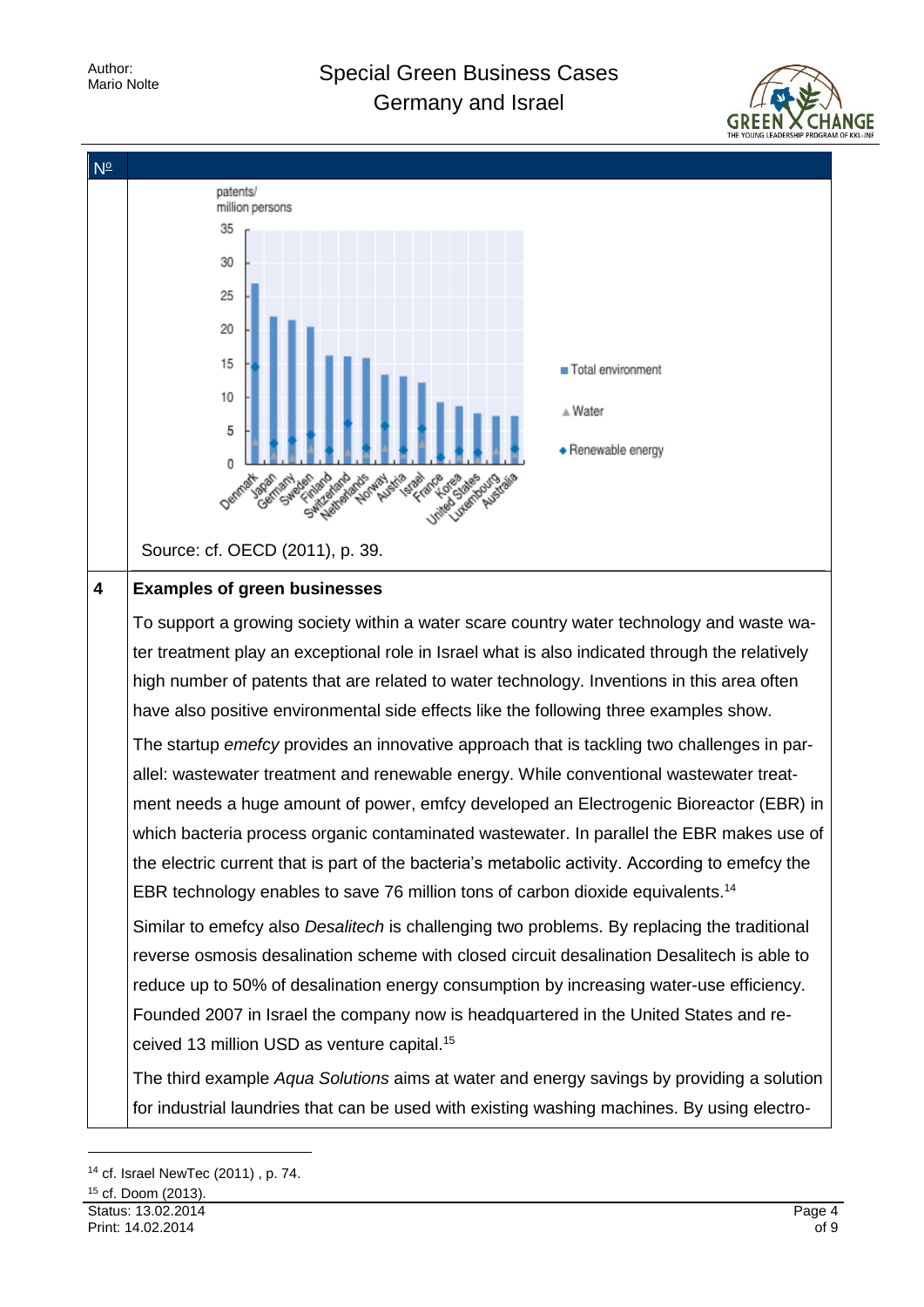

N<sup>o</sup>

activated water instead of chemicals Aqua Solutions is decreasing water and electricity consumption also saving costs from an economic point of view. Furthermore the amount of phosphates and non-biodegradable materials is reduced drastically. In numbers this solution decreases 50% of the water consumption, up to 80% of the energy consumption, and 80-90% of the amount of chemicals used in the laundry process.<sup>16</sup>

Beside water and energy management the green-tech sector comprehends of course other fields. For the field of waste management nowadays *Woosh* is becoming a talking point. This startup is following the idea to reduce the amount wasted plastic bottles by setting up water dispenser in high-traffic pedestrian areas. Here people can bring their water bottles, register with the service and clean or filling their bottles. The registration should engage people to behave responsible so that water is not wasted. Within the first two weeks of test mode Woosh set up seven water dispensers in Tel Aviv that helped to avoid the production, transportation and landfilling of 7,000 plastic bottles.<sup>17</sup>

Even if one might think that Germany is the automotive nation it has to be said that also Israel is active in the area of Electronic Vehicles. Here the startup *Phinergy* is focusing on aluminum-air and zinc-air batteries that have a high energy density, no carbon dioxide emissions and contain fully recyclable materials. While the energy source is a zinc or aluminum anode the electrolyte is mainly based on water. Due to the fact that one kilogram aluminum has an electric capacity of 0.3 kWh (which is three times higher than a conventional lithium-ion battery) the battery can be used within electric cars for 2,000 km and needs only to be refueled with water as electrolyte. Besides providing water for those cars fuel stations also could save the waste water which is contaminated with aluminums hydroxide. It can be recycled by making use of surplus production of wind turbines so that pure aluminum and water are the outcomes.<sup>18</sup>

Similar to the Israeli side also the German startup industry is very diverse. Like the following graph indicates startups in Germany are mainly engaged in the areas of renewable energy and energy efficiency.

Figure: Patents in environmental technologies in 2008 in Germany

<sup>16</sup> cf. Israel NewTec (2011) , p. 20.

<sup>17</sup> cf. Shamah (2013) .

Status: 13.02.2014 Print: 14.02.2014 <sup>18</sup> cf. Lossau (2013) .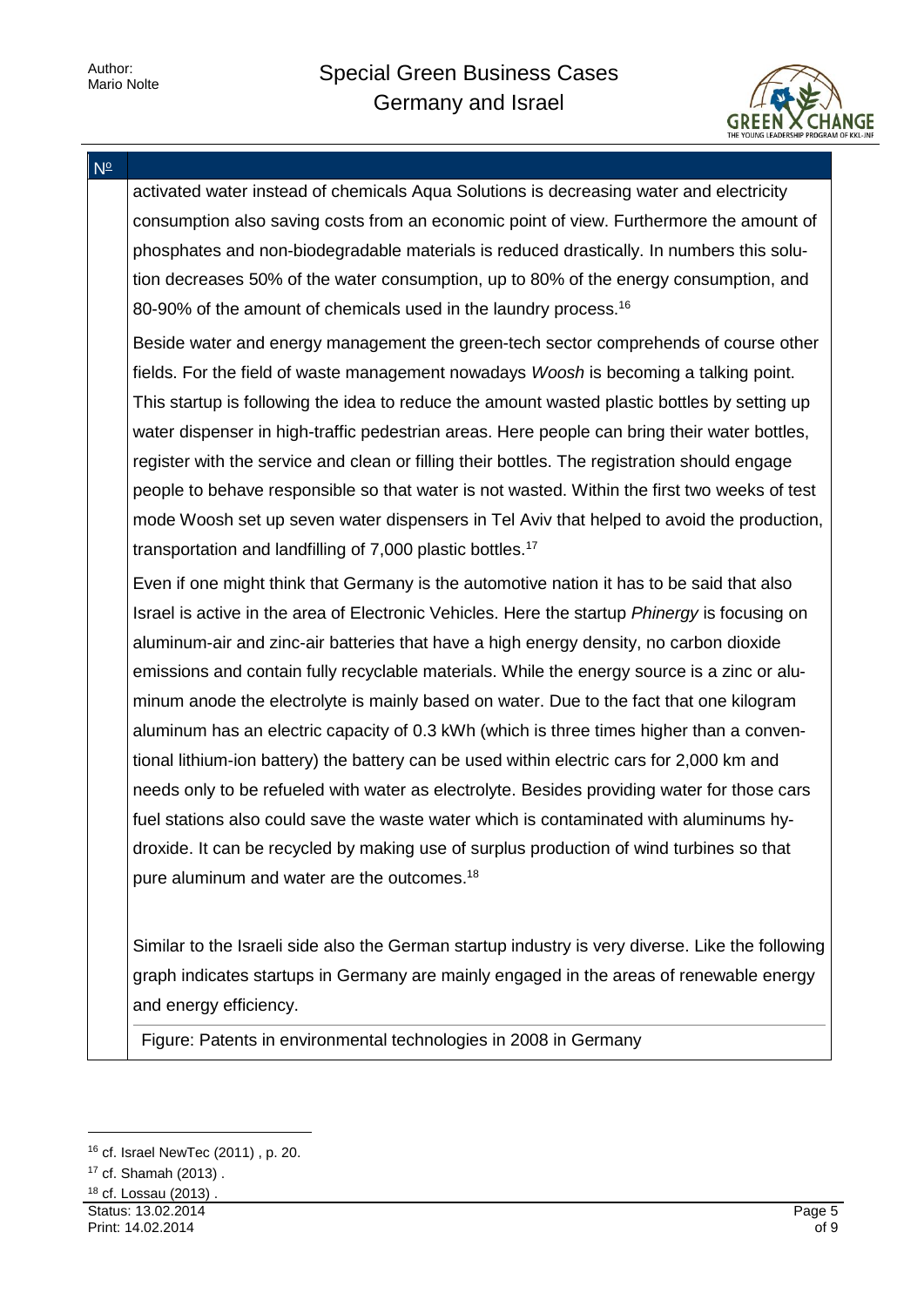## Special Green Business Cases Germany and Israel





<sup>19</sup> cf. Wandke (2013) ; Hess (2012) .

 $20$ cf. energy mag (2013).

 $21$  cf. ecosummit (2013).

Status: 13.02.2014 <sup>22</sup> cf. Töpper (2013) .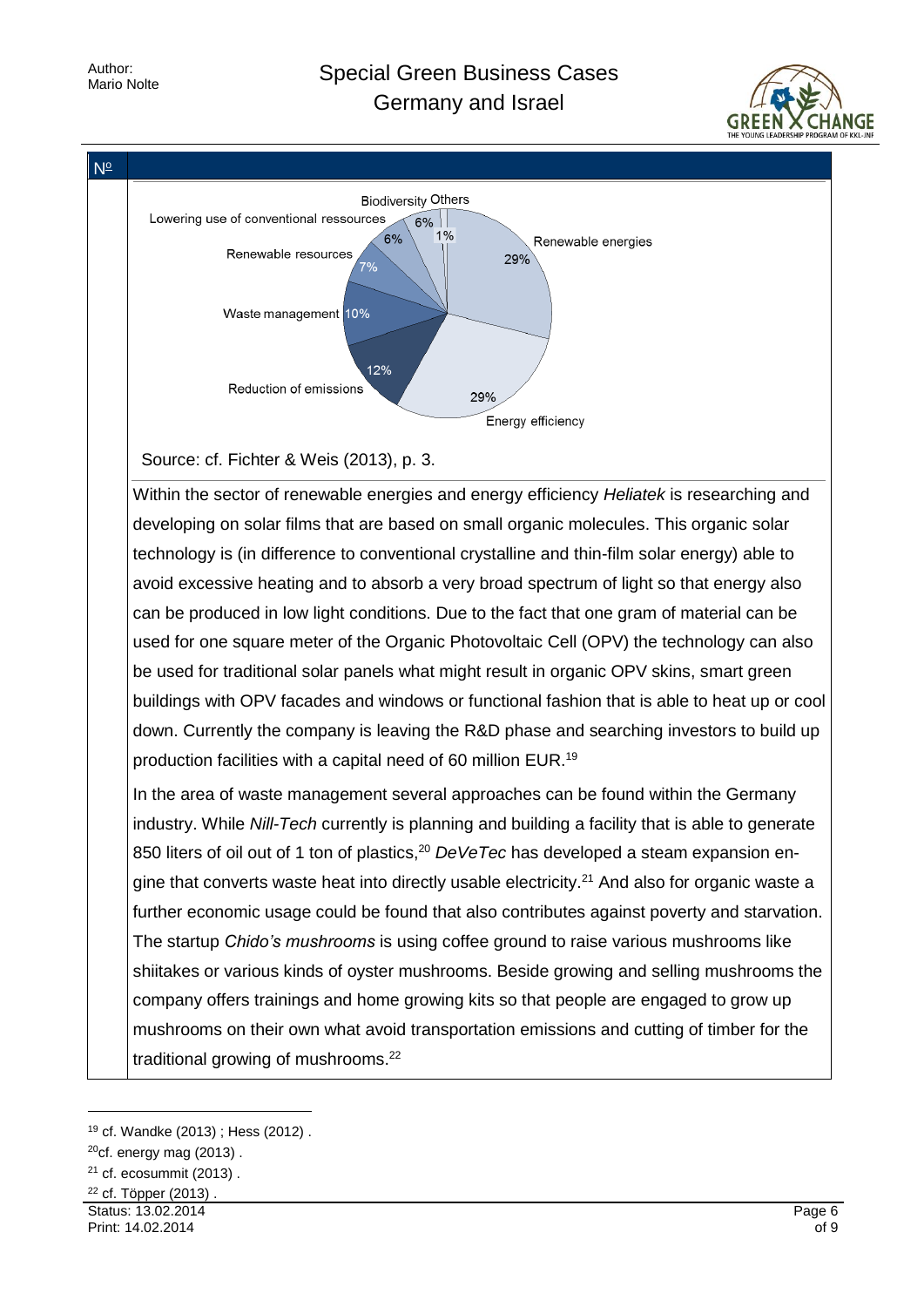

| $N^{\circ}$                                                                             |                                                                                                          |  |  |  |  |
|-----------------------------------------------------------------------------------------|----------------------------------------------------------------------------------------------------------|--|--|--|--|
| $5\phantom{.0}$                                                                         | <b>Conclusion</b>                                                                                        |  |  |  |  |
|                                                                                         | As it was outlined Israel and Germany are tackling different challenges by making use of                 |  |  |  |  |
|                                                                                         | different approaches. While Israel is confronted with scare resources and motivating busi-               |  |  |  |  |
|                                                                                         | nesses with a high R&D funding Germany is trying to get independent from conventional                    |  |  |  |  |
|                                                                                         | energy sources by forcing companies by law to sustainable changes in the market. Alt-                    |  |  |  |  |
|                                                                                         | hough if both sides have startups within the environmental scene it has to be said that Isra-            |  |  |  |  |
| el is much more successful in promoting startups than Germany what might be reasoned in |                                                                                                          |  |  |  |  |
|                                                                                         | the mandatory military service, immigration in Israel or that Germany is still "too serious" for         |  |  |  |  |
|                                                                                         | startups. <sup>23</sup> Whatever the reason might be: By tackling different challenges and using differ- |  |  |  |  |
|                                                                                         | ent approaches both countries provide a good foundation to learn from each other and to                  |  |  |  |  |
|                                                                                         | compare and discuss the results of different practices. And of course this pluralism is a per-           |  |  |  |  |
|                                                                                         | fect basis for a symbiosis like in the case of the Israeli startup Arava Power where Arava               |  |  |  |  |
|                                                                                         | initiated a solar power plant that was designed, built, and maintained by the German indus-              |  |  |  |  |
|                                                                                         | trial giant Siemens. <sup>24</sup>                                                                       |  |  |  |  |
| 6                                                                                       | <b>References</b>                                                                                        |  |  |  |  |
|                                                                                         | Braathen, N. A.8, & James, G. (2011). Taxation, Innovation and the Environment: A<br>>                   |  |  |  |  |
|                                                                                         | Policy Brief. Paris. Retrieved from www.oecd.org/env/taxes/innovation.                                   |  |  |  |  |
|                                                                                         | Central Intelligence Agency. (2013). The World Factbook. cia.gov. Retrieved from<br>$\, > \,$            |  |  |  |  |
|                                                                                         | https://www.cia.gov/library/publications/the-world-factbook/geos/gm.html.                                |  |  |  |  |
|                                                                                         | Doom, J. (2013). Desalitech Gets Liberation Capital Investment for Water.<br>$\,>$                       |  |  |  |  |
|                                                                                         | bloomberg.com. Retrieved September 2011, 201310, from                                                    |  |  |  |  |
|                                                                                         | http://www.bloomberg.com/news/2013-06-11/desalitech-gets-liberation-capital-                             |  |  |  |  |
|                                                                                         | investment-for-water.html.                                                                               |  |  |  |  |
|                                                                                         | ecosummit. (2013). DeVeTec. market.ecosummit.net. Retrieved September 1911,<br>>                         |  |  |  |  |
|                                                                                         | 201310, from http://market.ecosummit.net/c/DeVeTec.                                                      |  |  |  |  |
|                                                                                         | energy mag. (2013). In Mannheim - Aus Plastikmüll wird Öl. energy-mag.com.<br>>                          |  |  |  |  |
|                                                                                         | Retrieved September 1911, 201310, from http://www.energy-mag.com/in-mannheim-                            |  |  |  |  |
|                                                                                         | aus-plastikmull-wird-ol/.                                                                                |  |  |  |  |
|                                                                                         | Fichter, K.8, & Weis, R. (2013). Green Economy Gründungsmonitor. Oldenburg.<br>>                         |  |  |  |  |
|                                                                                         | Fortune. (2009). GLOBAL 500 - ranking of the world's largest corporation.<br>>                           |  |  |  |  |
|                                                                                         |                                                                                                          |  |  |  |  |

<sup>23</sup> cf. Senor & Singer (2011) ; Zange (2012) .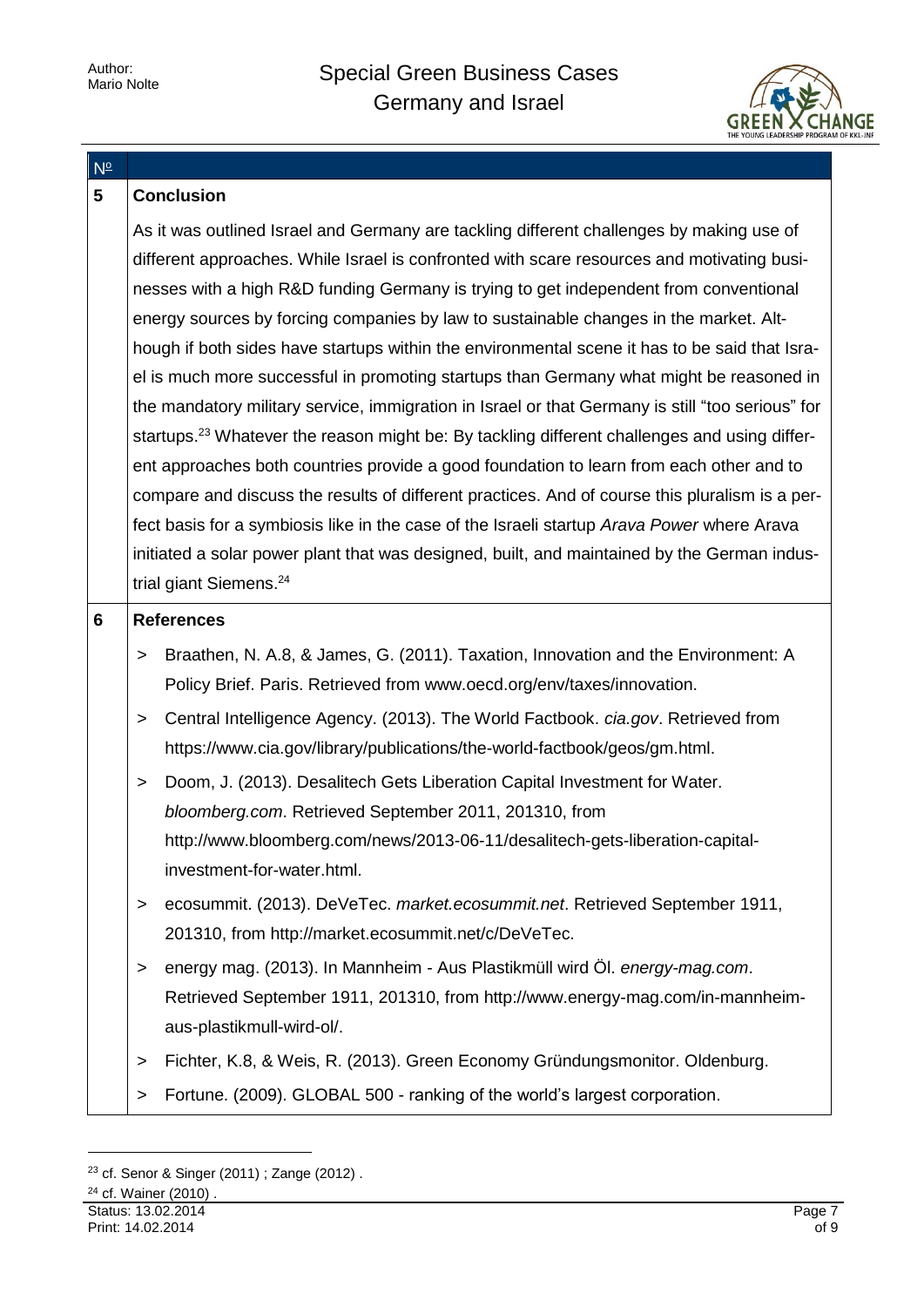

| $N^{\circ}$ |        |                                                                                                                                    |
|-------------|--------|------------------------------------------------------------------------------------------------------------------------------------|
|             |        | money.cnn.com. Retrieved September 2211, 201310, from                                                                              |
|             |        | http://money.cnn.com/magazines/fortune/global500/2009/countries/Germany.html.                                                      |
|             | $\geq$ | Hess, J. M. (2012). 3 Smart Green Startups from Germany Poised to Conquer the                                                      |
|             |        | Global Market. ecosummit.net. Retrieved September 2011, 201310, from                                                               |
|             |        | http://ecosummit.net/articles/3-smart-green-startups-from-germany-poised-to-conquer-<br>the-global-market.                         |
|             | $\geq$ | Israel NewTec. (2011). Israeli Cleantech Companies Catalog. Jerusalem: The Israel<br>Export & International Cooperation Institute. |
|             | $\geq$ | Lossau, N. (2013). Dieses Auto wird mit Wasser betankt. welt.de. Retrieved September                                               |
|             |        | 111, 201310, from http://www.welt.de/wissenschaft/article117549279/Dieses-Auto-wird-                                               |
|             |        | mit-Wasser-betankt.html.                                                                                                           |
|             | $\geq$ | McCraw, T. K. (2007). Prophet of Innovation - Joseph Schumpeter and Creative                                                       |
|             |        | Destruction. Harvard: President and Fellows of Harvard College. Retrieved from                                                     |
|             |        | http://books.google.de/books?id=wBXQOuQ73vwC&printsec=frontcover&dq=schumpet                                                       |
|             |        | er+innovation&hl=de&sa=X&ei=IAZHUtr4FoittAatsYGAAQ&redir_esc=y#v=onepage&q                                                         |
|             |        | =innovation&f=false.                                                                                                               |
|             | $\geq$ | OECD. (2011). OECD Environmental Performance Reviews: Israel 2011. Paris: OECD                                                     |
|             |        | Publishing. doi: 10.1787/9789264117563-en.                                                                                         |
|             | $\geq$ | OECD. (2012). OECD Environmental Performance Reviews: Germany 2012. Paris:                                                         |
|             |        | OECD Publishing. doi: 10.1787/9789264169302-en.                                                                                    |
|             | $\geq$ | Ries, E. (2011). The Lean Startup. New York: Crown Publishing Group.                                                               |
|             |        | Senor, D.8, & Singer, S. (2011). Start-up Nation: The Story of Israel's Economic                                                   |
|             |        | Miracle. New York: Twelve.                                                                                                         |
|             | ➤      | Shamah, D. (2013). Remember when water was free? It is agin in Tel Aviv. For now.                                                  |
|             |        | timesofisrael.com. Retrieved September 211, 201310, from                                                                           |
|             |        | http://www.timesofisrael.com/remember-when-water-was-free-it-is-again-in-tel-aviv-for-                                             |
|             |        | now/.                                                                                                                              |
|             | >      | Söllner, R. (2011). Ausgewählte Ergebnisse für kleine und mittlere Unter- nehmen in                                                |
|             |        | Deutschland 2009 (pp. 1086-1097). Wiesbade.                                                                                        |
|             | >      | Töpper, V. (2013). Er macht aus Abfall Cashflow. spiegelonline.de. Retrieved                                                       |
|             |        | September 1811, 201310, from http://www.spiegel.de/karriere/berufsleben/mckinsey-                                                  |
|             |        | berater-buddemeier-macht-auf-oeko-pilze-zuechten-in-berlin-a-893141.html.                                                          |